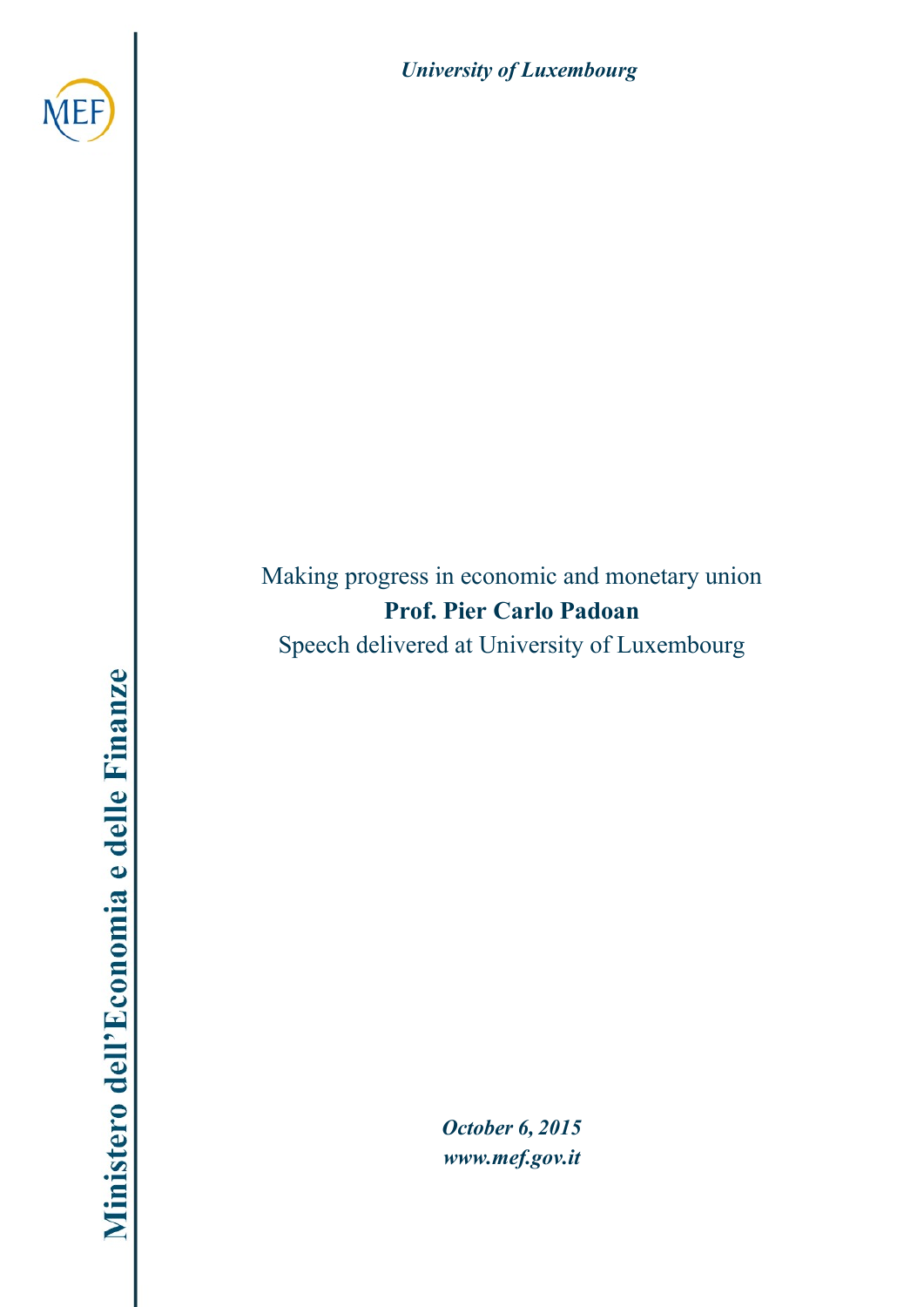## **The state of the economy in Europe**

The recovery that has been developing over the past several quarters in Europe is encouraging but modest. To obtain stronger and more sustained growth and job creation, decisive policy action is needed beyond the current policy mix and the positive contribution by the ECB policy stance. Action must be accelerated on several fronts: structural reforms, investment, and deeper economic integration. If on the contrary, complacency were to slow down policy efforts, visible progress in growth and job creation would fail to materialise. In such a case, as EU citizens are still heavily affected by the legacy of the crisis, in terms of unemployment, poverty, and inequalities the disaffection towards the European project would become more widespread than what already seen, boosting consensus for populist perspectives.

The European Union, and the euro area in particular, stand at a crossroads between muddling through a hesitant recovery or tackling the challenges of restoring growth potential, fostering employment within a stable macroeconomic environment, and rebuilding trust between the European institutions and European citizens. The Greek crisis and the possibility that exiting the euro could become a serious option has increased the risk that monetary union could become revertible and eventually unfold. We need a stronger policy mix, more effective economic governance, a consistent institutional architecture for the euro area and a stronger effort towards integration in the EU as a whole. We must proceed, along, and beyond , the lines recommended by the Five Presidents' Report "Completing Europe's Economic and Monetary Union", keeping in mind that a first set of measures can be implemented within the existing EU Treaty, while more farreaching measures might require changes to the Treaty.

## **The policy mix in the EU**

The current policy mix in the EU is moving in the right direction. The ECB's QE, is having a positive impact on interest rates and financial markets. The weakening of the euro should also be seen as an indirect consequence of QE. It is important to note that the move towards a more proactive monetary policy stance in the Eurozone has been facilitated by the implementation of responsible fiscal policies and national reform programs in the EU Member States. QE also helps create more favourable conditions for the implementation of structural reform in Member States as reforms deliver better results in an expanding economy. The Commission's Communication on flexibility, in January 2015, has provided incentives to Member States to introduce and implement structural reform measures, through the structural reform clause. Overall such a policy environment, boosted also by lower oil prices, provides a window of opportunity that must be exploited without hesitation.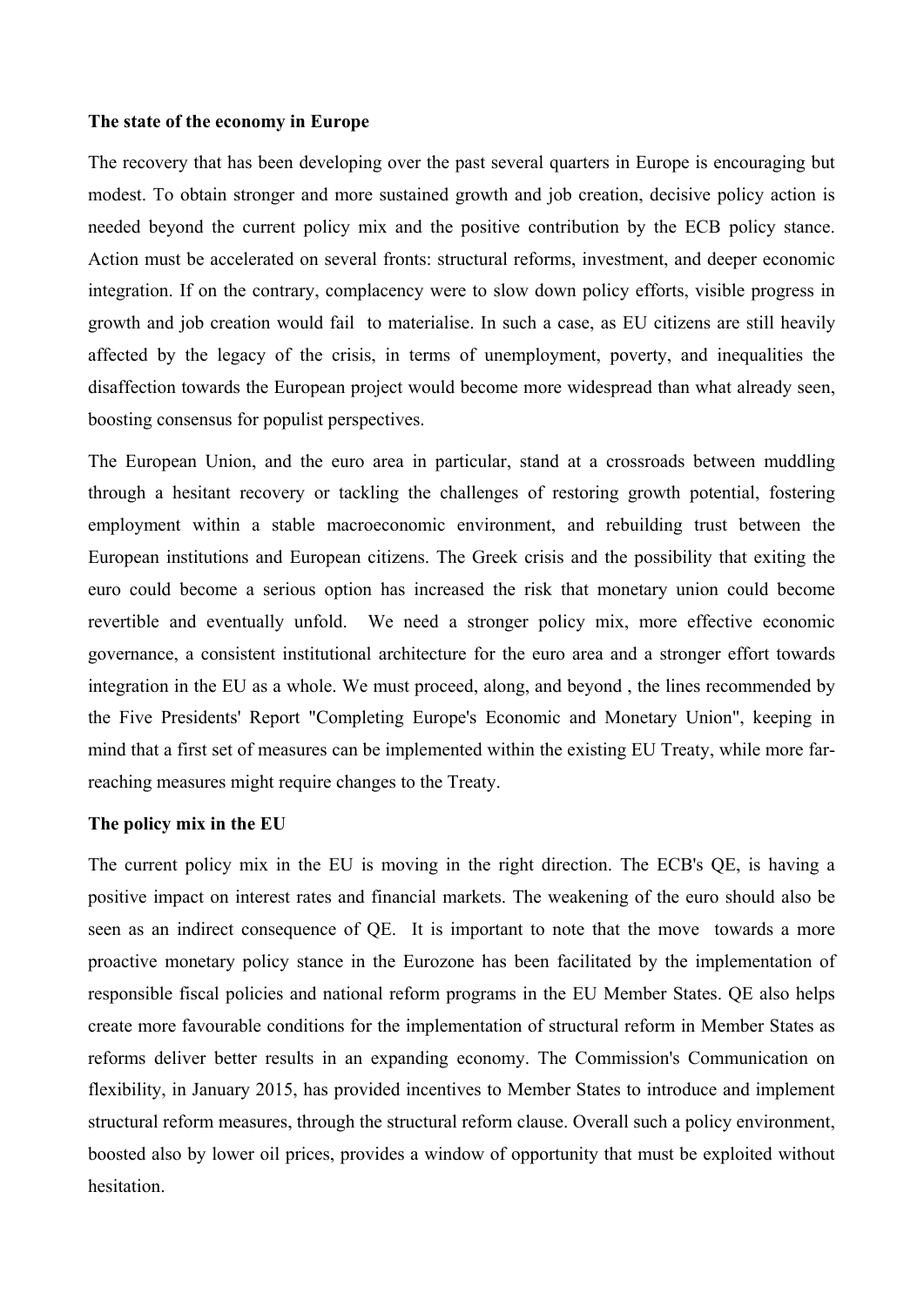Recovery of investment is crucial to put the EU back on a path of sustainable growth. Investment, supports demand in the short-term, and strengthens supply and potential output in the medium-term. Over the recent past, the fall in investment in the European countries has been dramatic and widespread. To help reverse this trend, the Commission has launched the Juncker Plan and created the European Fund for Strategic Investment (EFSI). The Plan is an important opportunity to boost private investment with public support, that would bear the additional risk private companies are not prepared to take on.

But more needs to be done to support growth. Further strengthening the internal market is a priority and an opportunity that needs to be fully exploited: there is ample scope for additional benefits, through deeper integration, and stronger competitiveness. The single market has been at the heart of the European growth strategy for more than two decades, however, national interests, institutional barriers and bottlenecks, both at national and at EU level, have prevented to reap the full benefits in terms of competitiveness and growth. The ongoing efforts to revitalise the single market, targeted at removing obstacles to the single capital market and creating a Capital Markets Union, overcoming the segmentation of the energy market, and promoting the digital economy and innovation go in the right direction. Beyond this we should keep in mind that the ultimate source of growth in an ageing economy such as the EU is through innovation driven productivity. In this respect the goal should be to move towards a fully fledged Innovation Union, i.e the EU should adopt an integrated set of initiatives, to stimulate knowledge creation through education and research, which are the main drivers of innovation.

Structural reforms must be coordinated more effectively with fiscal policy, as recognized in the EU Commission's Communication on flexibility. Strong structural action will boost medium term growth thus supporting consolidation of public finance that will, in turn, strengthen economic growth. Better and more targeted use of fiscal space, in both spending and taxing decisions will reinforce the impact of structural measures. All EU countries need to implement structural reforms. The more so euro area members that need to compensate the loss of an independent monetary policy with more flexibility and resilience in labour and product markets (this is, after all one of the pillars that underpin optimum currency areas). **More symmetry is needed in macroeconomic adjustment.** Countries with current account surplus should take measures to reduce them, preferably though more investment. And structural reforms would support such rebalancing as they open profit opportunities that stimulate investment. Accommodative monetary policy would enhance the impact of structural reforms by maintaining favourable financing conditions.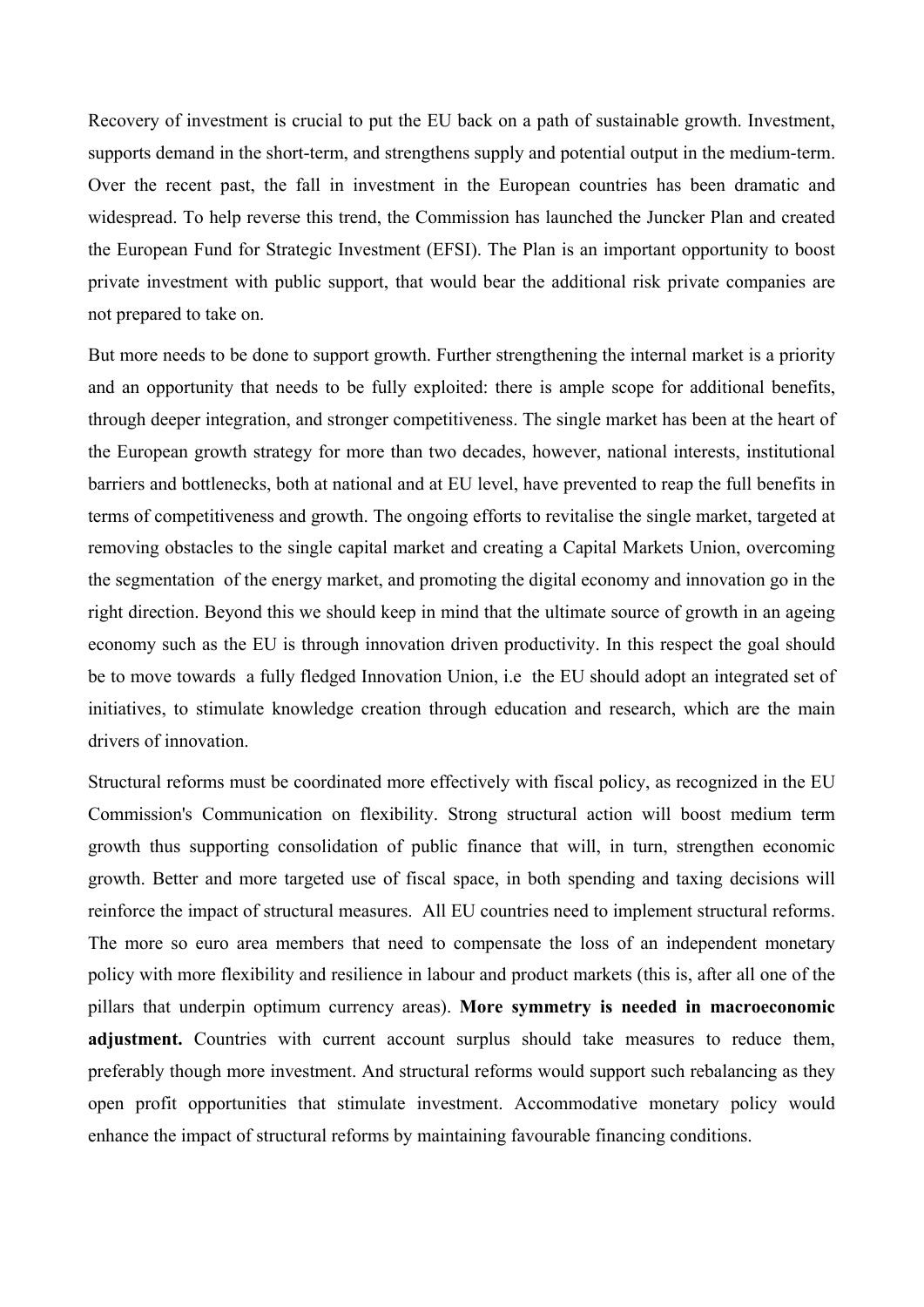The implementation of the Juncker Plan must be swift and provide a genuine additionality effect of public resources. The Plan should activate projects which would not otherwise materialise, due to excessive risk, market failures, or financial and budgetary constraints. The identification of high quality projects is one of the crucial issues for the success of the Plan. Last but not least the success of the Plan depends also on the contributions from national development banks, some of which have committed to supporting projects and platforms in the framework of the Plan.

A Capital Markets Union is a welcome initiative. The capital market in the EU is relatively less developed compared with the U.S.A. In the EU business environment funding is dominated by the banking system, and it is largely organised along national lines. Deeper and more accessible capital markets could contribute to boost investment, growth and jobs. To become effective in a long-term perspective, the EU single capital market requires greater convergence in corporate and bankruptcy regulatory regimes, as well as in tax law systems within the EU.

Much remains to be done in energy and labor markets. With regard to energy, the integration of national markets, would have a significant impact on the competitiveness of the European economy, Harmonisation of national regulations of the labor market would encourage labor mobility and would be enhanced by the pooling of resources to support adjustment and reallocation. A common unemployment insurance scheme would increase the resilience of the Union (and more importantly the euro area) and facilitate macroeconomic stabilisation (I will return to this point later). Furthermore, the portability of individual pensions would help pooling national pension funds at European level, that could boost long term investment projects at EU level.

## **Changing governance**

To boost the performance of monetary union changes in governance are also needed. A monetary union is ultimately unstable if structural differences persist among member countries. EMU cannot survive in the long term unless it continues to move forward in terms of integration and convergence, ultimately leading to a political union. We cannot stay still. If we do we risk a return to the vicious circle of "fragmentation - short-termism - further fragmentation" that we have seen at work in the years of crisis, 2011 and 2012; we must instead put in place a virtuous circle of "integration-long-term strategies- more integration." To obtain such a change in direction the current policy mix must be strengthened along the lines discussed above; however, we also need significant changes in the governance and functioning of the Union.

To make monetary union really irreversible a change of approach is required: we must manage our European common house, not only on the basis of national interests, but by adopting a systemic, common vision.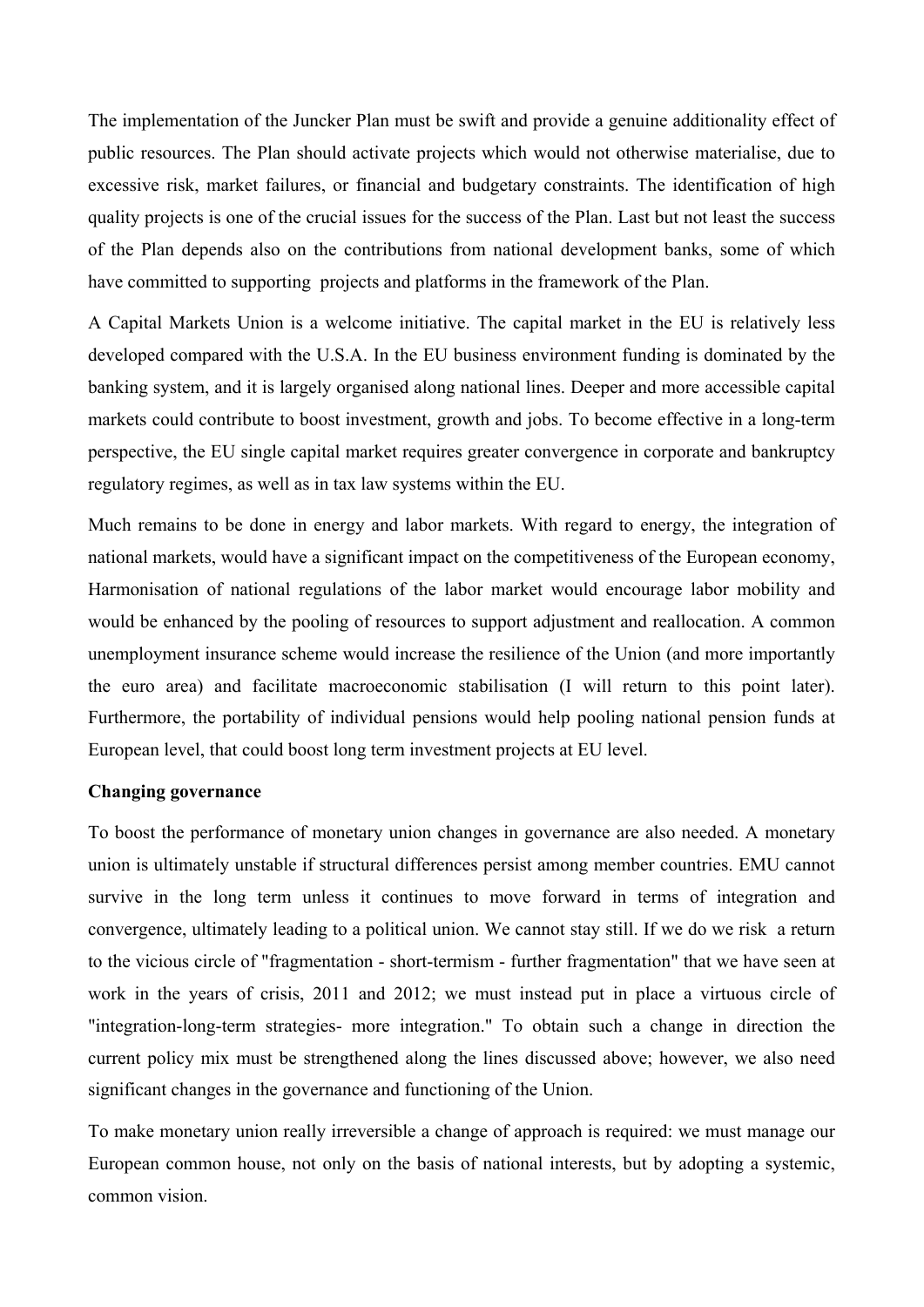This approach can be applied to a variety of policy dimensions. Much has been done towards a more coordinated assessment of national fiscal policies within the European Semester and at the Eurogroup level with the dedicated session to discuss the Draft Budgetary Plans before the final national approval of budgets. Nevertheless, more progress remains to be achieved for the definition of a coherent policy strategy, which considers, in a more systemic and explicit way, the supranational dimension and the implications for each country. We need to establish a much closer link between the analysis and policy recommendations at the aggregate level and their implications for individual countries, taking into account the spillover effects of national economic policies on other countries.

A stronger monetary union needs strong common institutions. Here too we are making progress but more needs to be done, in the short term, within the existing treaties and in the long term contemplating treaty change.

Let me offer an example, presenting briefly a proposal advanced by the Italian government.

To complement the national efforts to reform labor markets a European mechanism to mitigate the cyclical unemployment and its consequences would enhance labor market adjustments, reinforcing the effectiveness of national reforms. It could also create incentives to increase convergence in labor market regulation. It would help consolidate medium term growth by smoothing downturns and preventing or limiting hysteresis. It would be a further sign of the irreversibility of the Euro, with a positive impact on expectations. Such an instrument could be established without treaty changes.

The development of a stabilisation function to cope with asymmetric shocks implies an increasing degree of integration and fiscal transfers financed by a common fiscal capacity. Crucially, such a European insurance scheme should - and could - be designed in a way to avoid permanent or unidirectional transfers. These mechanisms, which are part of existing well functioning monetary unions, would give countries a chance to smooth out the adjustment needed in presence of adverse shocks, avoiding, altogether, overly restrictive adjustment policies. More generally mechanisms that strengthen the real side of the economy, labor and product markets, would complement existing institutions that underpin the architecture of EMU starting with Banking Union.

Let me quickly and partially list the "to do" agenda. Banking Union, is a great achievement in the process of institutional innovation. However, two elements are still missing: a single deposit guarantee scheme, and the implementation of the agreement on the establishment of a common public support (the so-called common backstop) for the Single Resolution Fund. A fully fledged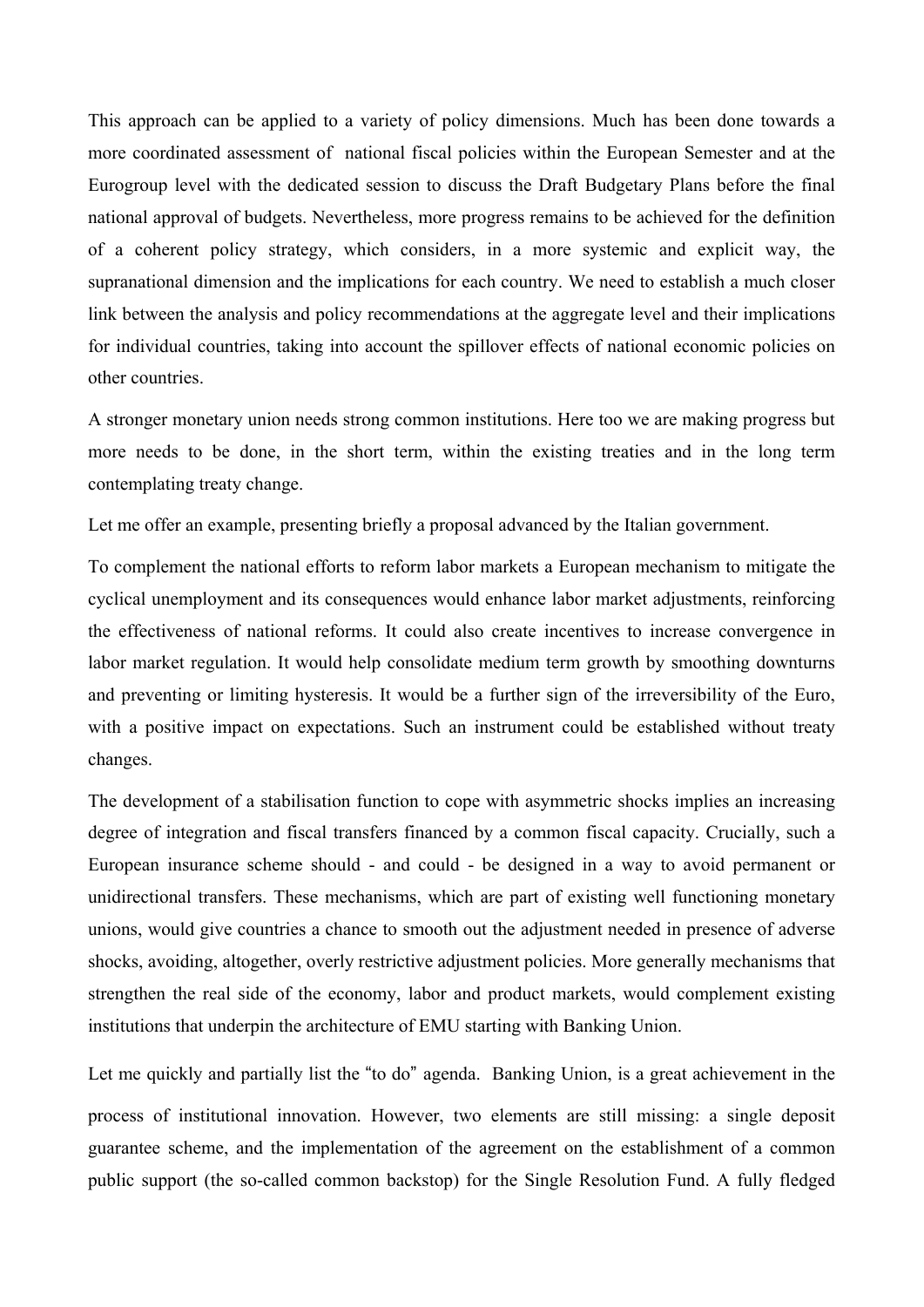Banking Union requires that all the pillars are at work. They are key to definitely break the sovereign-bank nexus and increase resilience against future crises.

The completion of the Banking Union should go hand in hand with the establishment of a genuine single capital market, a Capital Markets Union. In addition to boosting investment and growth this would also introduce a further element of risk sharing through the development of financial markets and the related insurance mechanisms. Moreover, the ties between euro and non euro member states would be strengthened.

The institution of the European Stability Mechanism (ESM) has been a major advance for the management of sovereign crises, through the use of pooled resources. As the urgency of the crisis is waning, we should focus on how to fully exploit the benefits of this pool of resources while preserving its ultimate firewall function. An ambitious goal, would be transforming the ESM into a European Monetary Fund. In the shorter term, the ESM could become the backstop for the above mentioned resolution fund to testify the determination of the euro area countries to jointly and effectively safeguard financial stability in the Union.

Finally, monetary union needs to be complemented by a Fiscal union. I cannot dwell on this aspect but limit myself to noting, all in all, that the process of institution building along these lines would ultimately lead to political union.

This leads me to the issue of trust. One lesson arising from the crisis, is that the stability and progress of economic and monetary union requires more mutual trust, and a more forceful systemic approach, which implies more attention to the positive externalities of the integration process. Mutual trust can be accumulated by showing peers that one country abides by the rules. Rules must be designed so as to reward good individual behaviour and discourage uncooperative behaviour (i.e. prevent moral hazard). At the same time, rules must provide for risk sharing mechanisms which increase payoff for cooperative behavior. Risk sharing mechanisms are a key component of well functioning monetary and economic unions. In other words rules must allow for mutualization. The two elements are reciprocally reinforcing. Preventing moral hazard strengthens trust and supports mutualisation. Risk sharing and mutualisation offer a powerful incentive to abide by the rules and prevent opportunistic behaviour.

Crises are detrimental (also) because they destroy trust, i.e. the very fabric of a monetary union. This is especially true for prolonged crisis. To strengthen monetary union we need to replace the vicious circle "mistrust-fragmentation", which dominated during the crisis, with the virtuous sequence "confidence-mutualization". EMU was conceived from the very beginning as a means to build confidence. Rebuilding trust among Member States, and defusing national prejudices are the